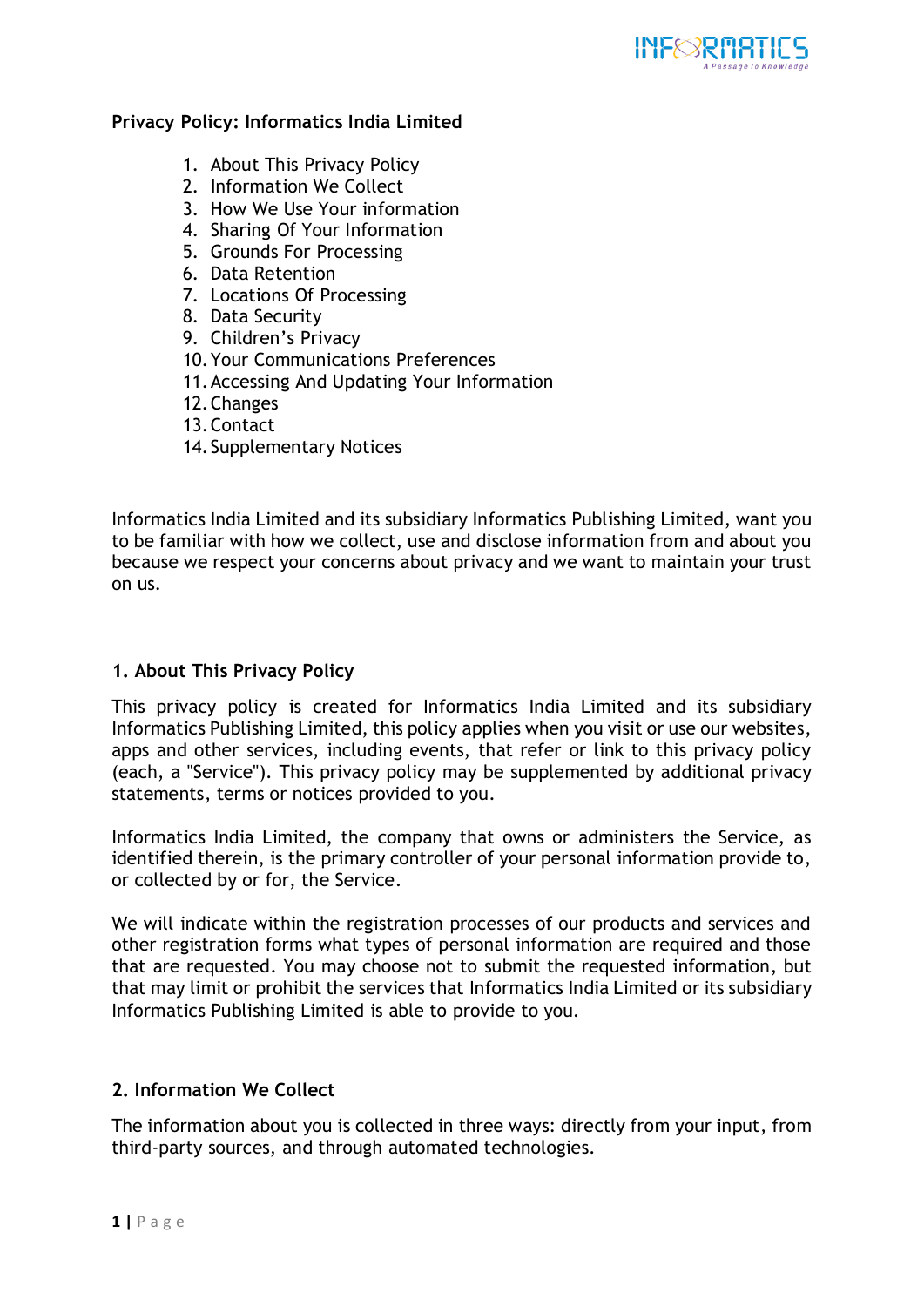

# 2.1 Data You Provide To Us

The types of personal information that we collect directly from you depends on how you interact with us and the Service, which may include:

- Contact details, such as your name, email address, postal address, social media handle, and phone number;
- Account login credentials, such as usernames and passwords, password hints and similar security information;
- Other account registration and profile information, such as job title, educational and professional background and qualifications, and photo;
- Payment information, such as a credit or debit card number;
- Comments, feedback and other information you provide to us, including search query data and questions or information you send to customer support; and/or
- Interests and communication preferences, including preferred language.

# 2.2 Data From Your Organisation

We may obtain personal information about you from the organisation with which you are employed or affiliated in order to activate and manage your access to and use of the organisation's subscription to the Service, including:

- Contact details, such as your name and organisational email address, postal address, and phone number;
- Other account registration information such as job title; and/or
- Organisational user ID

# 2.3 Data From Other Sources

We also may obtain contact details and other information about you from our affiliates and from other third parties, including:

- Social networks when you grant permission to the Service to access your data on one or more networks;
- Service providers that help us determine a location in order to customise certain products to your location;
- Businesses with which we offer co-branded services or engage in joint marketing activities; and/or
- Publicly-available sources and data suppliers from which we obtain data to validate or supplement the information we hold.

# 2.4 Data From Service Use, Including Cookies

The Service may automatically collect information about how you and your device interact with the Service, including:

 Computer, device and connection information, such as IP address, browser type and version, operating system and other software installed on your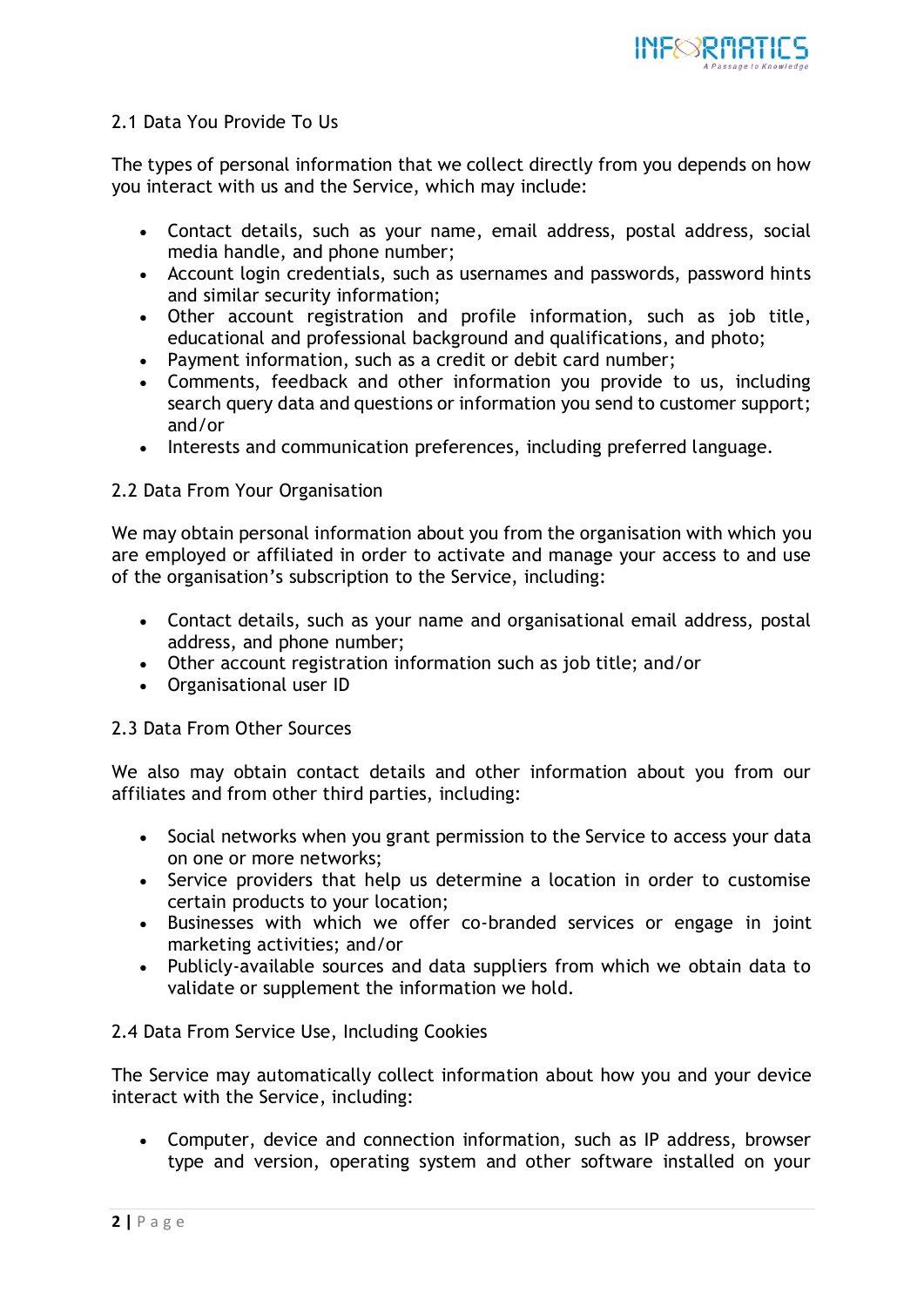

device, mobile platform and unique device identifier and other technical identifiers, error reports and performance data;

- Usage data, such as the features you used, the settings you selected, your URL click stream data, including date and time stamp and referring and exit pages, search terms you used, and pages you visited or searched for on the Service;
- For educational Services, the course modules and test questions you view, answer or complete; and/or
- For location-aware Services, the region, city or town where your device is located in order to provide you with more relevant content for where you are in the world.

We collect this data through our servers and the use of cookies and other technologies. Cookies are small text files that can be read by a web server in the domain that put the cookie on your hard drive. We may use cookies and other technologies to store your preferences and settings, help you with signing in, provide targeted ads and analyse site operations. You can control cookies through your browser's settings and other tools. However, if you block certain cookies, you may not be able to register, login, or access certain parts or make full use of the Service.

# **3. How We Use Your Information**

Depending on how you interact with us and the Service, we use your personal information to:

- Provide, activate and manage your access to and use of the Service;
- Process and fulfil a request, order, download, subscription or other transaction;
- Provide technical, product and other support and to help keep the Service working, safe and secure;
- Enhance and improve the Service and our other products, events, and services and to develop new products, services and benefits;
- Offer you customised content and other personalisation to make the Service more relevant to your interests and geography;
- Respond to your requests, inquiries, comments and concerns;
- Notify you about changes, updates and other announcements related to the Service and our other products and services;
- Deliver targeted advertisements, promotional messages, notices and other information related to the Service and your interests;
- Provide you with promotional messages and other information about products, events and services of ours, our affiliates and third parties such as sponsors;
- Invite you to participate in user testing and surveys as well as drawings, sweepstakes, competitions and similar promotions;
- Identify usage trends and develop data analysis, including for purposes of research, audit, reporting and other business operations, including determining the effectiveness of our promotional campaigns and evaluating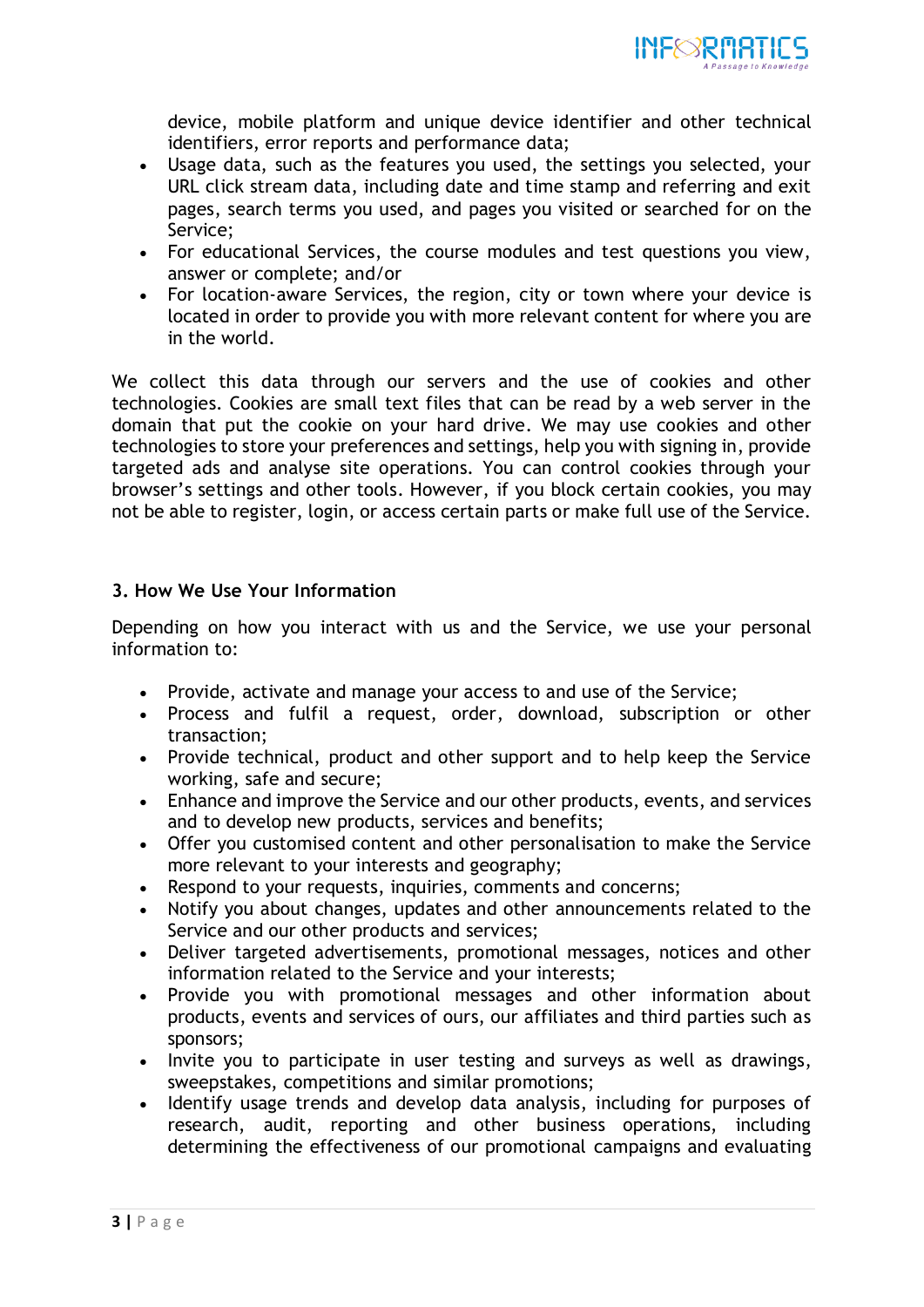

our business performance, or in other ways pursuant to a customer agreement; and/or

 Comply with our legal obligations, resolve disputes, and enforce our agreements.

If you are an administrator of an organisation with a subscription to the Service, we will use your details to communicate with you about your organisation's subscription and related services. If you supply us contact information of your colleagues, we may contact those individuals with communications about the Service that may include reference to you.

# **4. Sharing Of Your Information**

### 4.1 Your Organisation

If you access the Service through a subscription administered by your organisation, your personal information and certain usage data gathered through the Service may be accessed by or shared with the administrators authorised by your organisation for the purposes of usage analysis, subscription management and compliance, training course progress, performance and remediation, cost attribution and departmental budgeting.

## 4.2 Application Licensor

If you access a third-party application on the Service through a license agreement with the licensor of that application, personal information relevant that third-party application may be shared with the licensor so that it can provide you access to the application, subject to the terms of its license agreement and privacy policy.

### 4.3 Our Group Companies and Service Providers

Dependent upon the Services provided, we share information with:

- Our affiliates, trading names and divisions within the Informatics group of companies worldwide and certain companies that provide technology, customer service and other shared services functions; and/or
- Our service providers, suppliers, agents and representatives, including but not limited to, payment processors, customer support, email service providers, event venues and service providers, IT service providers, marketing service providers, research providers, mailing houses and shipping agents to process the information as necessary to provide the Service, complete a transaction or fulfil your request or otherwise on our behalf based on our instructions and in compliance with this privacy policy and any other appropriate confidentiality and security measures.

# 4.4 Your Choices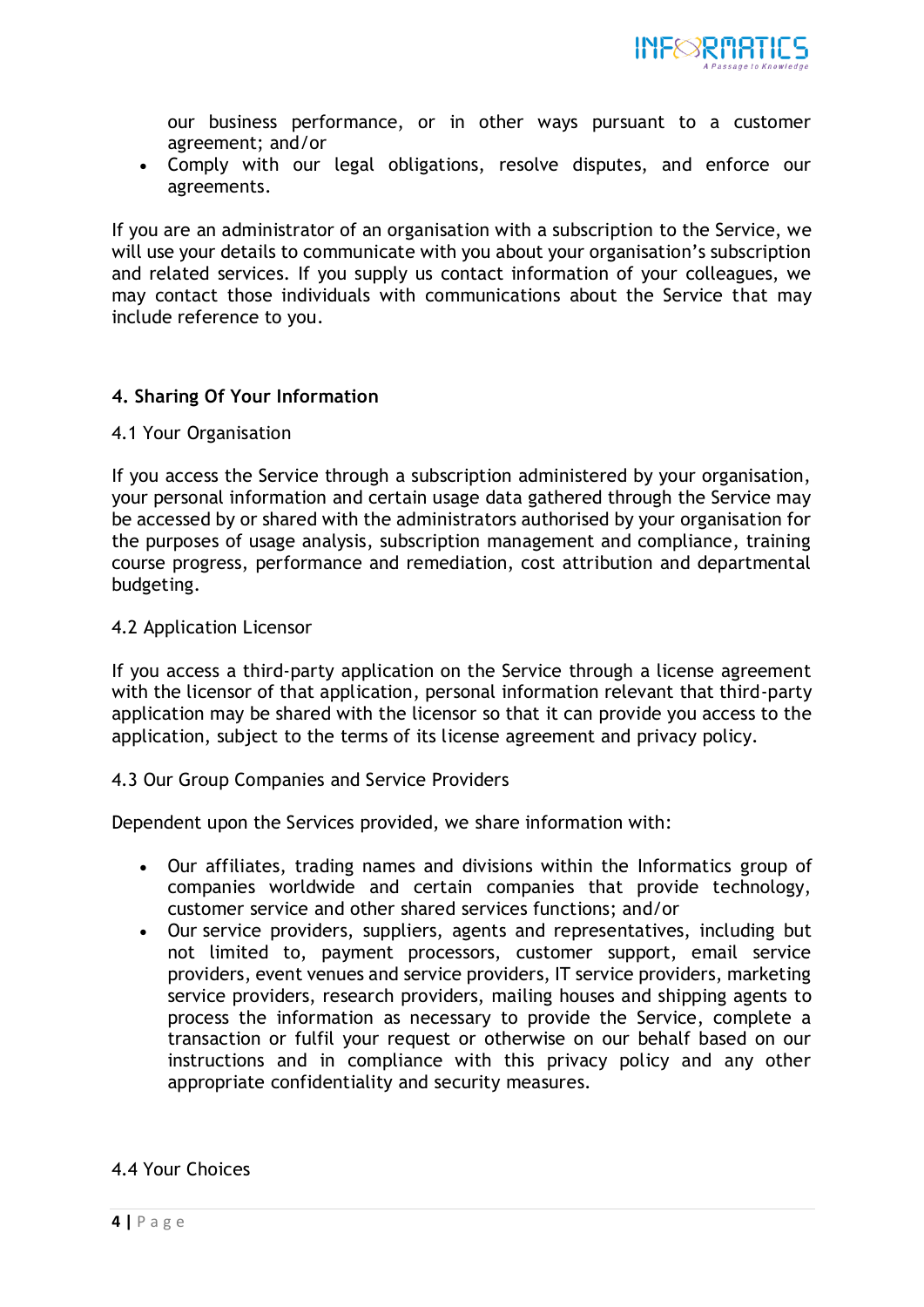

We may share your personal information with our affiliates and with sponsors, joint venture entities and other third parties, including entities for which we are acting as an agent, licensee, application host or publisher, that wish to send you information about their products and services that may be of interest to you, as determined by your choices in managing your communications preferences and other settings.

The Service may let you post and share personal information, comments, materials and other content. Any such contributions that you disclose publicly may be collected and used by others. Please be careful when disclosing personal information in these public areas.

4.5 For Legal Reasons

We also will disclose your personal information if we have a good faith belief that such disclosure is necessary to:

- meet any applicable law, regulation, legal process or other legal obligation;
- detect, investigate and help prevent security, fraud or technical issues; and/or
- protect the rights, property or safety of Informatics group of companies, our users, employees or others; and
- as part of a corporate transaction, such as a transfer of assets to or an acquisition by or merger with another company.

# **5. Grounds For Processing**

When we collect or otherwise process any personal information within the scope of the Indian data protection laws, we do so:

- where necessary to provide the Service, fulfil a transaction or otherwise perform a contract with you or at your request prior to entering into a contract;
- where necessary for our compliance with applicable law or other legal obligation;
- where necessary for the performance of a task carried out in the public interest;
- where necessary to enable our customers to comply with their legal obligations;
- where applicable, with your consent; and/or
- where necessary to operate our business, protect the security of our systems, customers and users, detect or prevent fraud, or fulfil our other legitimate interests as described in sections 2-4 above, except where our interests are overridden by your privacy rights.

Where we rely on your consent to process personal information, you have the right to withdraw your consent at any time, and where we rely on legitimate interests, you may have the right to object to our processing.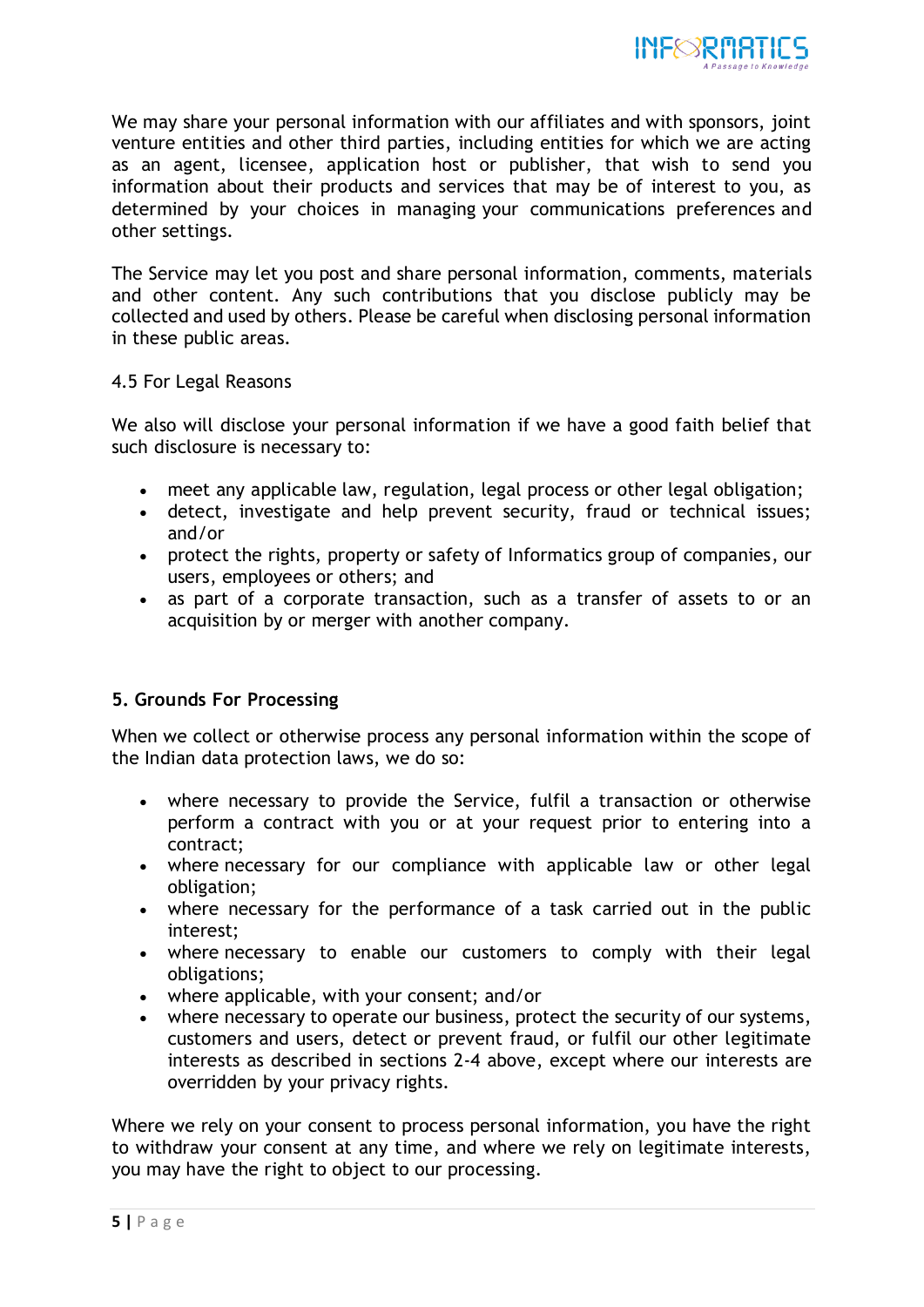

## **6. Data Retention**

We retain your personal information for as long as necessary to provide the Service and fulfil the transactions you have requested, or for other essential purposes such as complying with our legal obligations, maintaining business and financial records, resolving disputes, maintaining security, detecting and preventing fraud and abuse, and enforcing our agreements. If you access the Service through a subscription administered or sponsored by your organisation, we retain your organisational contact details after the termination of your organisation's subscription to continue to communicate with you.

# **7. Locations of Processing**

Your personal information may be stored and processed in your region or another country where Informatics Group of Companies, its affiliates and their service providers maintain servers and facilities. We take steps, including through contracts, intended to ensure that the information continues to be protected wherever it is located in a manner consistent with the standards of protection required under applicable law.

## **8. Data Security**

Informatics uses a combination of administrative, technical, personnel, and physical measures to safeguard Personal Data in its possession against accidental, unlawful or unauthorized loss, use, access, disclosure or modification. We make reasonable efforts to ensure a level of security appropriate to the risk of the processing, taking into account the costs of implementation and nature of the processing of Personal Data. However, no one can guarantee the complete safety of your information. If you have reason to believe that your interaction with us is no longer secure (for example, if you feel the security of any account you might have with us has been compromised), please immediately notify us of the problem by contacting Customer Service in accordance with the instructions below.

We will retain your Personal Data for the period necessary to fulfil the purposes outlined in this Privacy Policy unless a longer retention period is required or allowed by law.

We implement technical and organisational measures to seek to ensure a level of security appropriate to the risk to the personal information we process. These measures are aimed at ensuring the integrity, confidentiality, and availability of personal information.

# **9. Children's Privacy**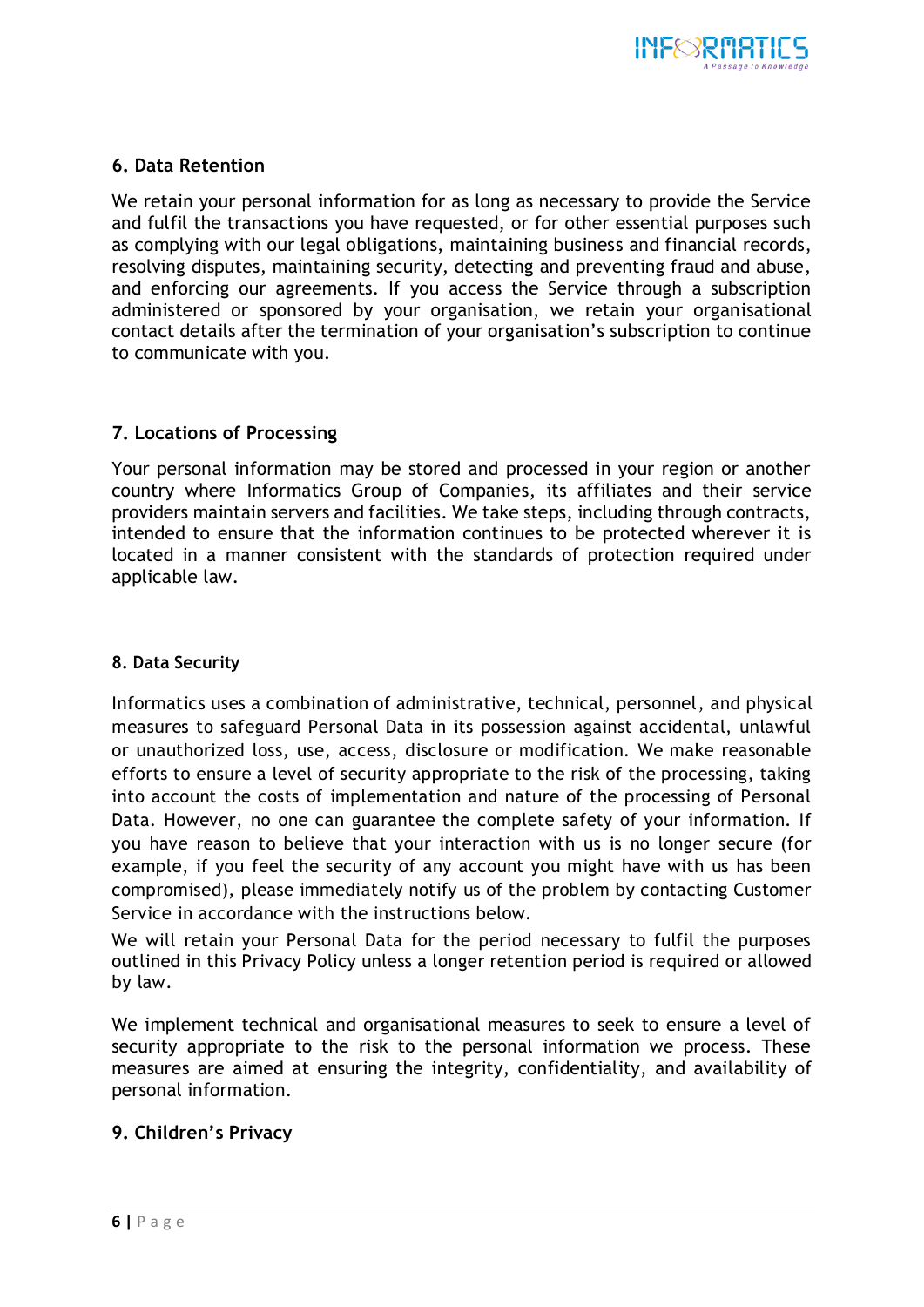

We do not knowingly collect information from children under the age of 13 or target the Service to children under 13.

## **10. Your Communications Preferences**

You can customise and manage your communication preferences and other settings when you register with the Service, by updating your account features and preferences, by using the "opt-out" mechanisms such as "unsubscribe" or other means provided within the communications that you receive, or by contacting us. We reserve the right to notify you of changes or updates to the Service whenever necessary.

# **11. Accessing And Updating Your Information**

## 11.1 Your Account

The Service may allow registered users to directly access and review their account information and make corrections or updates upon login at any time. Keeping such information up to date is the responsibility of the user. Registered users may also close their account directly through the Service or by contacting the Service's customer support.

### 11.2 Your Rights

You have the right under the privacy and data protection laws, as may be applicable, to request free of charge:

- access to your personal information;
- rectification or erasure of your personal information;
- restriction of our processing of your personal information, or to object to our processing; and
- portability of your personal information.

If you wish to exercise these rights, please submit your request in writing to our Customer Support Centre. We will respond to your request consistent with applicable laws. To protect your privacy and security, we may require you to verify your identity.

### **12. Changes**

We will update this privacy policy from time to time. Any changes will be posted on this page with an updated revision date. If we make any material changes, we will provide notice through the Service or by other means.

### **13. Contact**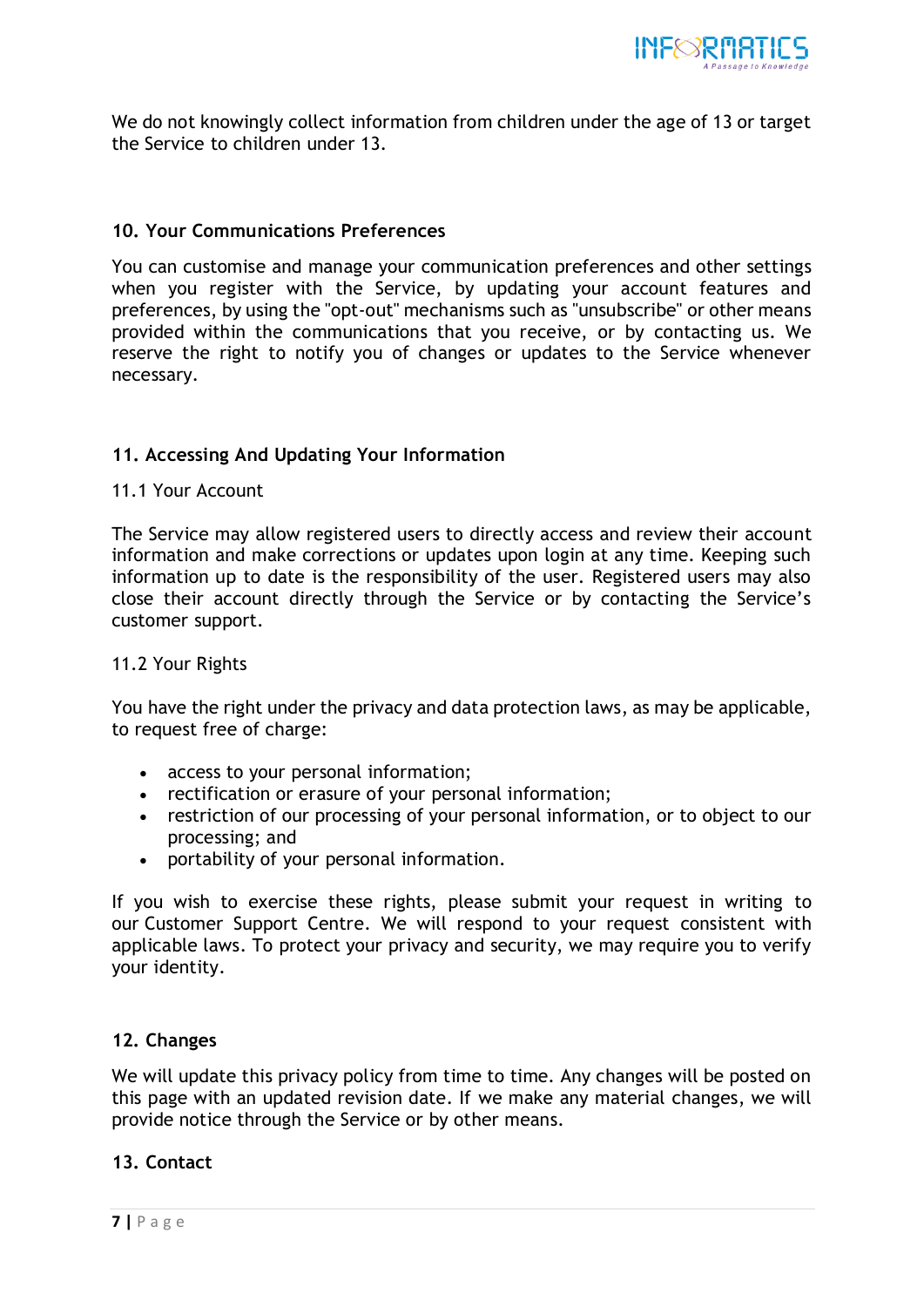

The data protection representative for our businesses is processing personal data within the scope of Indian data protection law.

If you have questions about this Privacy Policy or how we or our service providers handle your Personal Data, please contact us at the address mentioned below.

Attention: Privacy Informatics India Limited No. 194, RV Road, Basavanagudi, Bangalore – 560 004, Bangalore, Karnataka, India.

You may also lodge a complaint with the data protection authority in the applicable jurisdiction.

## **14. Supplementary Notices**

## 14.1 Authors / Contributors

Where we contract with you to produce content for any of our services, such as to write books, legal analysis, reviews, guidance or legal opinion for dissemination to our subscribers, we will process some personal information about you. Such information includes:

- name, organisation, and contact details;
- professional experience, role, practice area, affiliations and subject expertise;
- professional biography or profile produced or approved by you, including your image, likeness or voice, which may be published within our services and made available to our subscribers alongside any content produced by you for Informatics;
- financial information in order to facilitate payments for works produced;
- editorial and reviewer commentary and feedback as part of peer review; and
- administration information such as author work progress updates.

The above information is processed in order to facilitate the publication of the work and to administer, manage and fulfil our contract with you.

You may choose not to be contacted by Informatics to produce content for us by contacting us via the communications that you receive from our content development teams, or via the contact details provided within this policy.

Please refer to the main section of this privacy policy for details on your rights, retention, locations of processing, and contact details for any privacy and data protection enquiries.